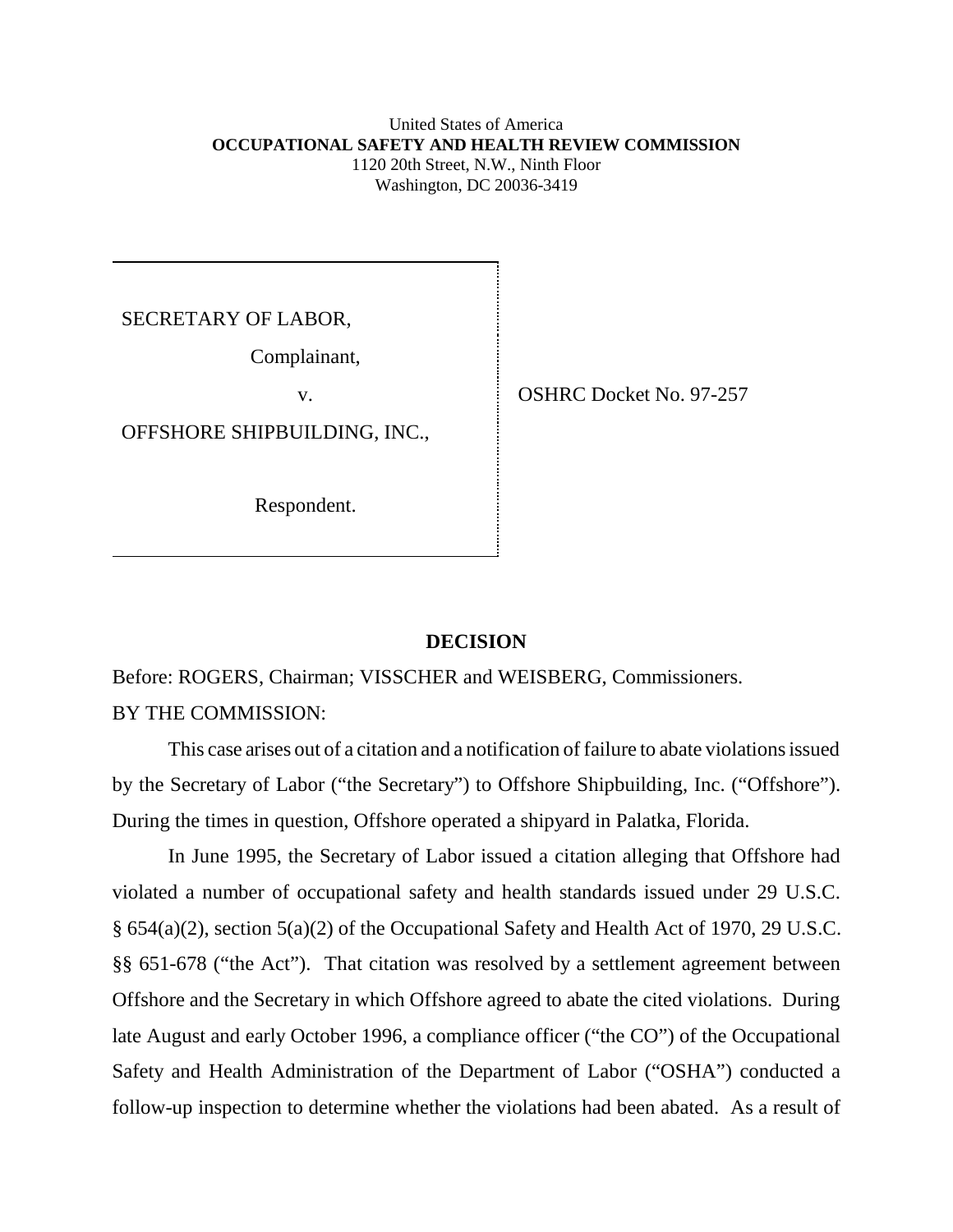that inspection, OSHA issued Offshore one citation as well as one notification of failure to abate violations under section 10(b) of the Act, 29 U.S.C. § 659(b).

The citation alleged a repeated violation of the maritime confined space training standard. The notification of failure to abate ("FTA notice") alleged that Offshore had failed to correct two violations cited in the 1995 citation. Offshore contested the citation and the FTA notice, and a hearing was held before Administrative Law Judge Ken Welsch. The judge affirmed all three items, and Offshore petitioned for review of the judge's decision. The decision was directed for review pursuant to section  $12(j)$  of the Act, 29 U.S.C. § 661(j).

## **FAILURE TO TRAIN**

In the first item on review, the Secretary alleged that Offshore had committed a repeated violation of the maritime confined space standard at 29 C.F.R. § 1915.12(d)(2) by failing to give an employee confined space entry training before he entered a confined space. $<sup>1</sup>$ </sup>

**§ 1915.12 Precautions and the order of testing before entering confined and enclosed spaces and other dangerous atmospheres.**

(d) *Training of employees entering confined and enclosed spaces or other dangerous atmospheres.*

. . . .

. . . .

(2) The employer shall ensure that each employee who enters a confined space, enclosed space, or other areas with dangerous atmospheres is trained to:

(i) Recognize the characteristics of the confined space;

(continued...)

<sup>&</sup>lt;sup>1</sup>Section 1915.12(d)(2) provides:

<sup>(</sup>ii) Anticipate and be aware of the hazards that may be faced during entry;

<sup>(</sup>iii) Recognize the adverse health effects that may be caused by the exposure to a hazard;

<sup>(</sup>iv) Understand the physical signs and reactions related to exposures to such hazards;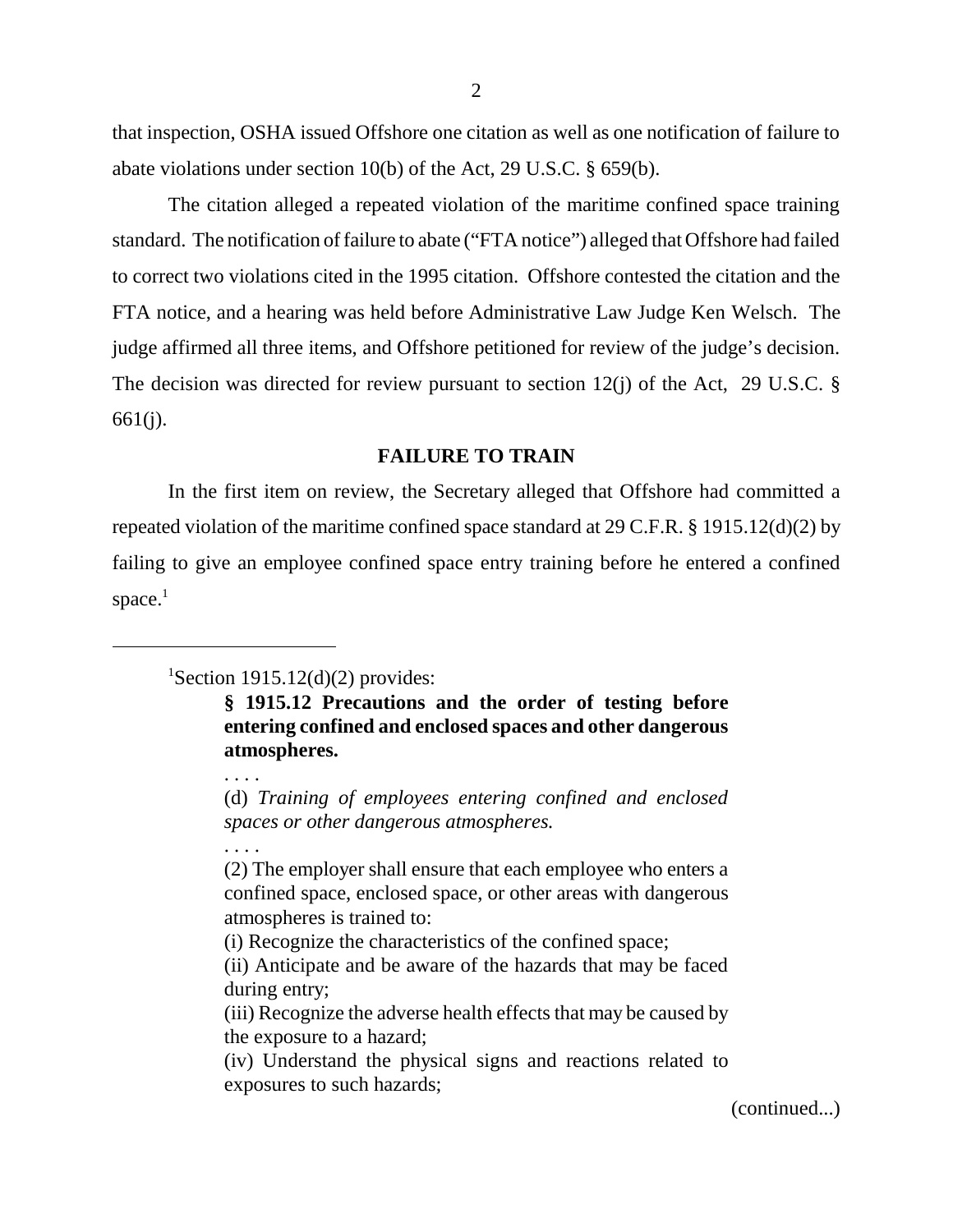### **Facts**

The OSHA compliance officer began her follow-up inspection in late August of 1996 but did not complete it until October because several Offshore employees were on vacation and were not available to be interviewed. During both visits, Offshore was performing extensive repairs on a ferry called the *Captain Rusty*. The job included cutting out and replacing badly rusted steel plates. In August, Offshore had removed the deck plates, so the below-decks area was open. When the CO returned in October, Offshore was replacing the deck plates over a ballast tank. The ballast tank was approximately 12 feet by 13 feet by 19 feet. It had three openings: two 18-to-22-inch diameter holes in the deck for access, and a hole approximately 10 feet by 18 inches running horizontally approximately 4 feet above the floor of the tank.

The compliance officer learned from Offshore's paint foreman that a new employee had been in the ballast tank welding the overhead deck plates. When she interviewed the welder, he told her that he had been hired by Offshore the previous day and had not been given any training by the company before he began working in the ballast tank. When the welder began the job, the ballast tank was open, but he had closed himself in as the work progressed. The CO considered the ballast tank to be a confined space "because it is not intended for employees to work in on a regular basis. It's small, it has limited access, it can create or aggravate a serious situation" such as chemical exposure, explosive atmosphere, fumes, or lack of oxygen. She therefore concluded that Offshore had violated section 1915.12(d)(2).

 $\frac{1}{2}$ (...continued)

<sup>(</sup>v) Know what personal protective equipment is needed for safe entry into and exit from the space;

<sup>(</sup>vi) Use personal protective equipment; and

<sup>(</sup>vii) Where necessary, be aware of the presence and proper use of barriers that may be needed to protect an entrant from hazards.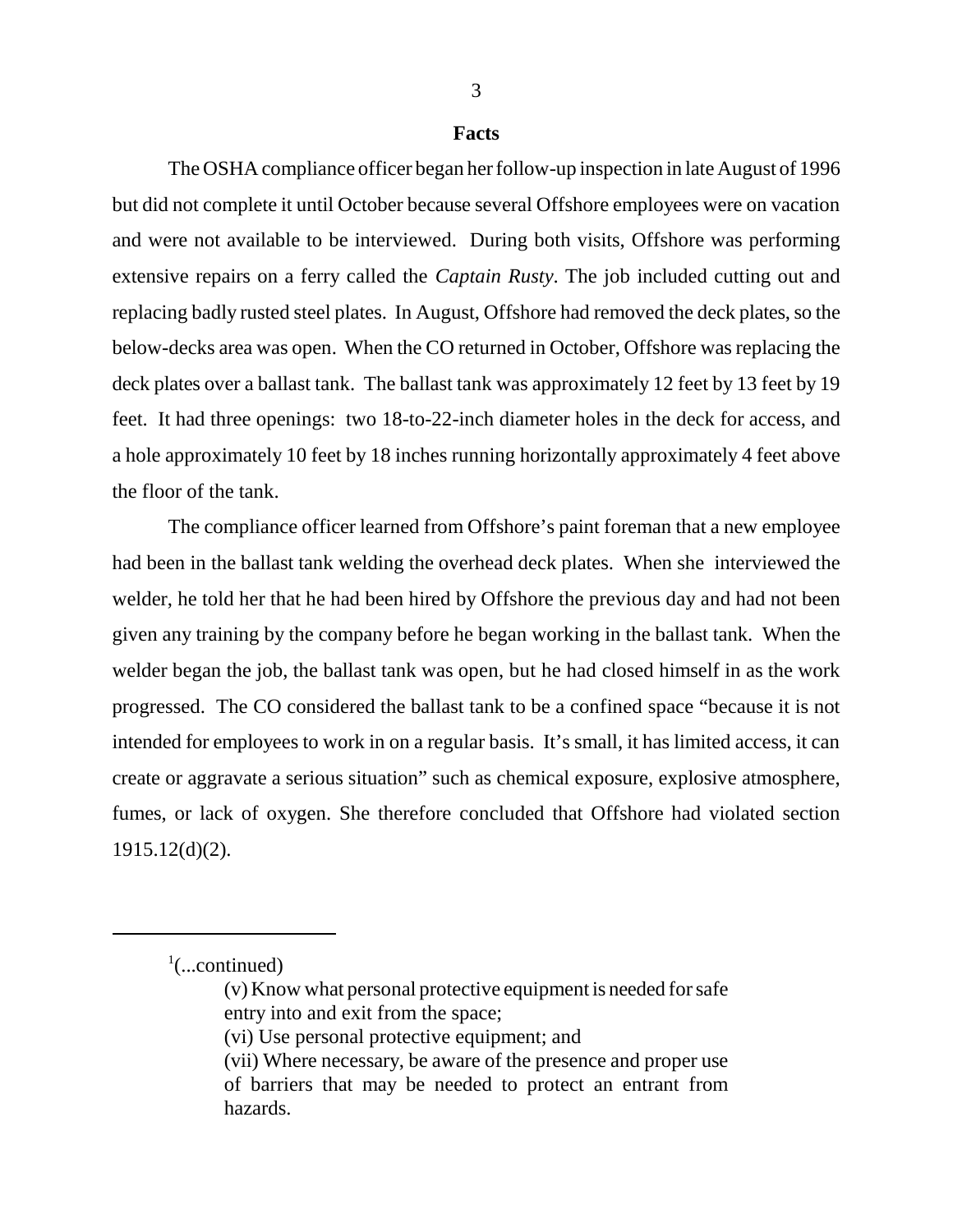Before anyone had entered the ballast tank, Offshore had performed atmospheric testing in the tank, testing for oxygen, toxicity, and volatility. The company had also set up a ventilation system that could blow 3900-4000 cubic feet of air into the ballast tank per minute. The employee in the ballast tank was performing mig welding using argon, which is heavier than air, as the inert gas that is sprayed to clean the metal to be welded. Although the CO did not know what gases were being used for the welding and had no evidence that a hazardous environment existed in the ballast tank, she testified that she was certain that a hazardous atmosphere could occur in the tank despite Offshore's precautions.

Offshore presented two former OSHA officials as expert witnesses, as well as its parttime safety director, a member of the local fire department. Each of them testified that the ballast tank was an enclosed space within the meaning of the standard, not a confined space.

The judge found that the ballast tank was an enclosed space within the meaning of the standard. He found that Offshore had committed a repeated violation. On review, Offshore asserts that the standard cited by the Secretary does not apply to the activities being performed because that standard is preempted by a more specifically applicable standard. The company also argues that, even if there is no preemption, the judge erred in finding a violation because there was no proof that there was a dangerous atmosphere in the ballast tank, and that, even if the standard does presume the existence of a hazard, that presumption is rebuttable, and the evidence here has rebutted it. For the reasons below, we reject these arguments and affirm the judge.

### **Discussion**

In order to prove that an employer violated an OSHA standard, the Secretary must prove that  $(1)$  the standard applies to the working conditions cited;  $(2)$ the terms of the standard were not met; (3) employees had access to the violative conditions; and (4) the employer either knew of the violative conditions or could have known with the exercise of reasonable diligence.

*Armstrong Steel Erect., Inc.*, 17 BNA OSHC 1385, 1386, 1995-97 CCH OSHD ¶ 30,909, p. 43,028 (No. 92-262, 1995) (citations omitted). Here, the record establishes that the second, third, and fourth elements have been established. The welder in the ballast tank had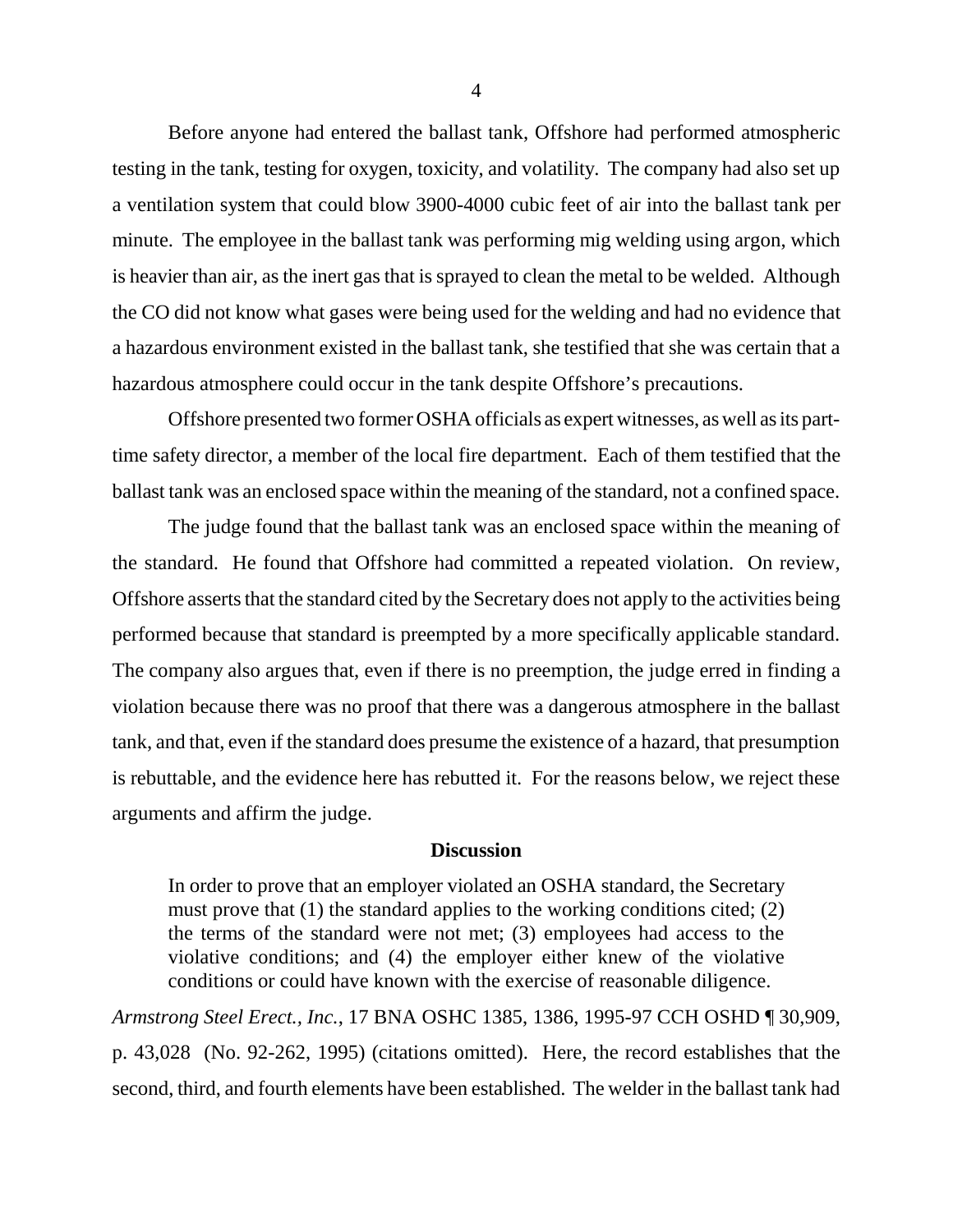not been trained, so the requirements of the standard had not been met. Because he was in the tank, he was exposed to the conditions the standard was intended to protect against. We also find that Offshore had knowledge of the violative condition. The standard imposes an affirmative duty to train employees before they enter a confined or enclosed space; Offshore knew where the welder was working and its supervisors acknowledged that it had not provided him with any training before he entered the tank.

We also conclude that the standard applies to the cited conditions. By its terms, the standard applies to confined and enclosed spaces, and to other locations having dangerous atmospheres. The Secretary proceeded on the theory that the ballast tank was a confined space, but we agree with the judge that the evidence establishes that the ballast tank was an enclosed space under the definitions in 29 C.F.R. § 1915.4. Section 1915.4(p) defines the term "confined space" as "a compartment of small size and limited access, such as a double bottom tank, cofferdam, or other space which by its small size and confined nature can readily create or aggravate a hazardous exposure." Under section 1915.4(q), "the term *enclosed space* means any space, other than a confined space, which is enclosed by bulkheads and overhead. It includes cargo holds, **tanks**, quarters, and machinery and boiler spaces."(Boldface added). On the record here, we find that the ballast tank in question more closely fits the definition of an "enclosed space."

Offshore asserts that, because the employee was performing welding, the requirements of section 1915.12 are preempted by the maritime standard that governs welding in a confined space, section  $1915.51(c)$ , and it therefore cannot be found in

(continued...)

<sup>&</sup>lt;sup>2</sup>That standard provides:

**<sup>§ 1915.51</sup> Ventilation and protection in welding, cutting and heating.**

<sup>(</sup>a) The provisions of this section shall apply to all ship repairing, shipbuilding, and shipbreaking operations; except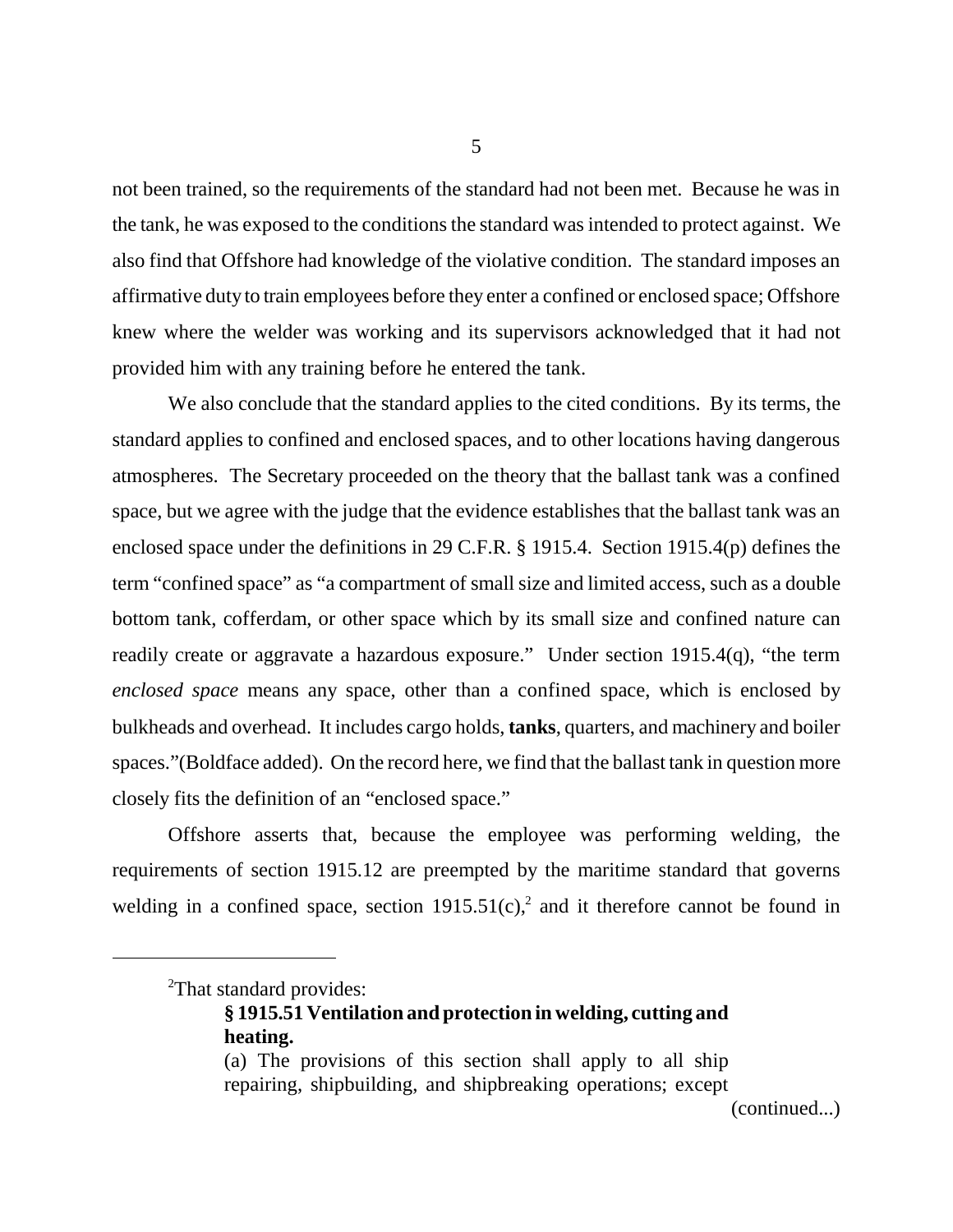violation of section 1915.12(d)(2). Offshore's argument relies on 29 C.F.R. § 1910.5(c)(1), which states in pertinent part, "If a particular standard is specifically applicable to a condition, practice, means, method, operation, or process, it shall prevail over any different general standard which might otherwise be applicable to the same condition, practice, means, method, operation, or process. . . ." We find, however, that section 1915.51(c) is not more specifically applicable to the cited conditions than 1915.12(d), the section cited by the Secretary. First, section 1915.51(c) governs welding and heating in confined spaces, while we have found that the ballast tank was an enclosed space rather than a confined space. Second, it governs the activity of welding, while section 1915.12(d) applies to the *entry* into confined or enclosed spaces and requires that the employee be trained *before*

 $2$ (...continued)

. . . .

that paragraph (e) of this section shall apply only to ship repairing and shipbuilding. Paragraph (g) of this section shall apply only to ship repairing.

 <sup>(</sup>b) *Mechanical ventilation requirements.*

<sup>(</sup>c) *Welding, cutting and heating in confined spaces.* (1) Except as provided in paragraphs  $(c)(3)$  and  $(d)(2)$  of this section either general ventilation meeting the requirements of paragraph (b) of this section shall be provided whenever welding, cutting or heating is performed in a confined space.

<sup>(2)</sup> The means of access shall be provided to a confined space and ventilation ducts to this space shall be arranged in accordance with  $\S$  1915.76(b)(1) and (2).

<sup>(3)</sup> When sufficient ventilation cannot be obtained without blocking the means of access, employees in the confined space shall be protected by air line respirators in accordance with the requirements of § 1915.152(a), and an employee on the outside of such a confined space shall be assigned to maintain communication with those working within it and to aid them in an emergency.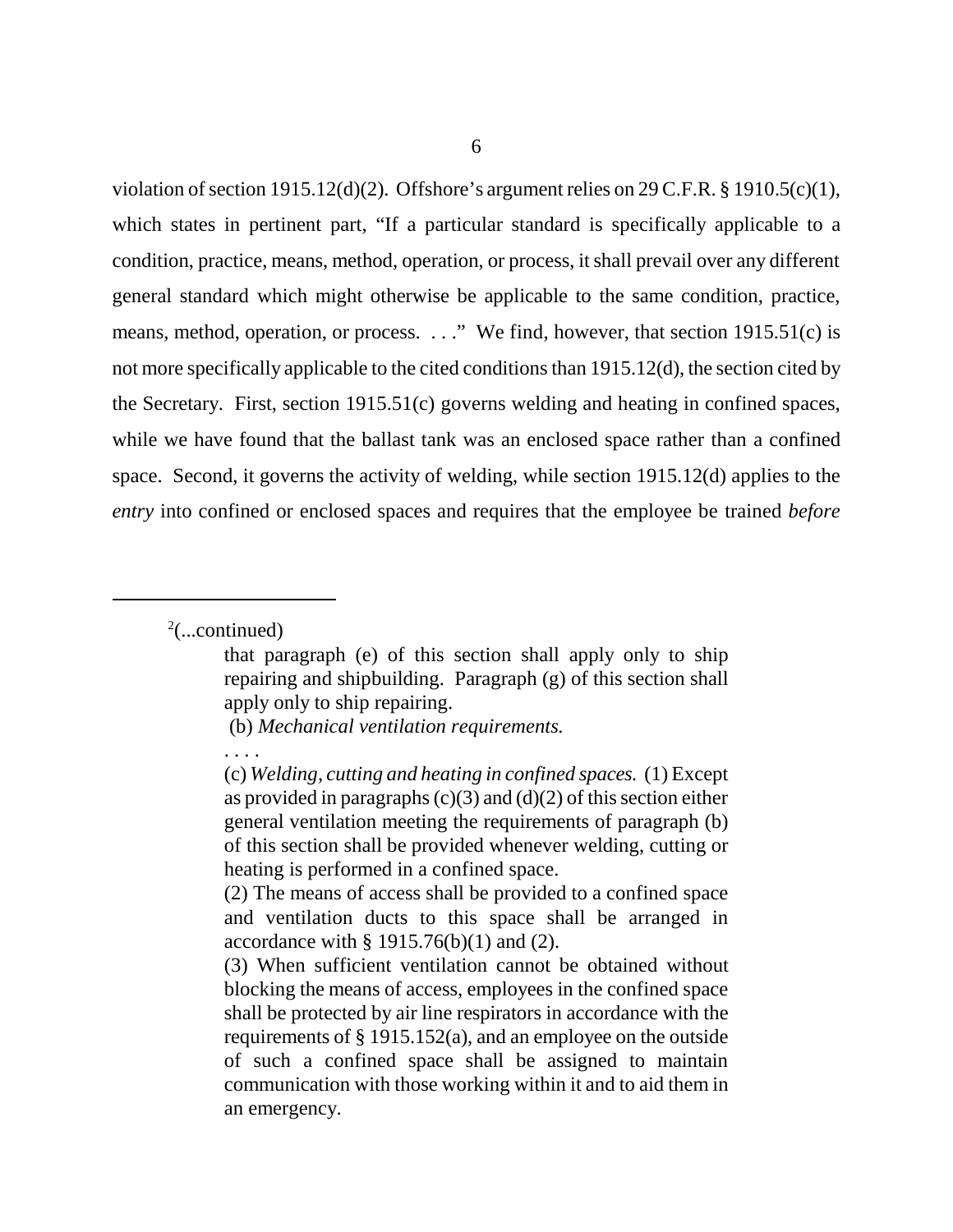being allowed to enter a confined space or an enclosed space, or any other space that has a dangerous atmosphere. Offshore's failure to provide that training is the cited condition.

We also find that section 1915.12 does not require the Secretary to prove that the atmosphere in the ballast tank presented a hazard. Section 1915.11(b) provides: "*Dangerous atmosphere* means an atmosphere that **may** expose employees to the risk of death, incapacitation, impairment of ability to self-rescue (i.e., escape unaided from a confined or enclosed space), injury, or acute illness."(Boldface added). The standard "treats all confined and enclosed spaces and other dangerous atmospheres that could present an atmospheric hazard as having this potential, and requires protective measures before entry takes place." 59 Fed.Reg. 37,816, 37,827 (1994). *See also* 59 Fed.Reg. at 37,825. We therefore reject Offshore's argument that the Secretary must prove that there was a dangerous atmosphere in the ballast tank.

In reaching this conclusion, we recognize that Offshore presented testimony from two former OSHA officials that the requirements of the standard did not come into play until there was a dangerous atmosphere and that, because of Offshore's precautions, there was no dangerous atmosphere. However, these witnesses had not been involved in the drafting or promulgation of the standard but merely gave their own interpretations of what the standard meant. The testimony of an expert witness is not necessarily controlling, even if it is unrebutted. *ConAgra Flour Milling Co.*, 16 BNA OSHC 1137, 1141, 1993-95 CCH OSHD ¶ 30,045, p. 41,234 (No. 88-1250, 1993) (citing *United States Steel Corp. v. OSHRC*, 537 F.2d 780 (3d Cir. 1976)), *rev'd in part on unrelated grounds*, 25 F.3d 653 (8th Cir. 1994). As noted above, this standard does not require the Secretary to prove that there was a dangerous atmosphere.

The judge rejected the argument that the Secretary must prove that there was a dangerous atmosphere, stating that confined and enclosed spaces are presumed to have dangerous atmospheres. Offshore asserts that it has rebutted the presumption. The standard does not, however, presume the existence of a dangerous atmosphere. The definition of a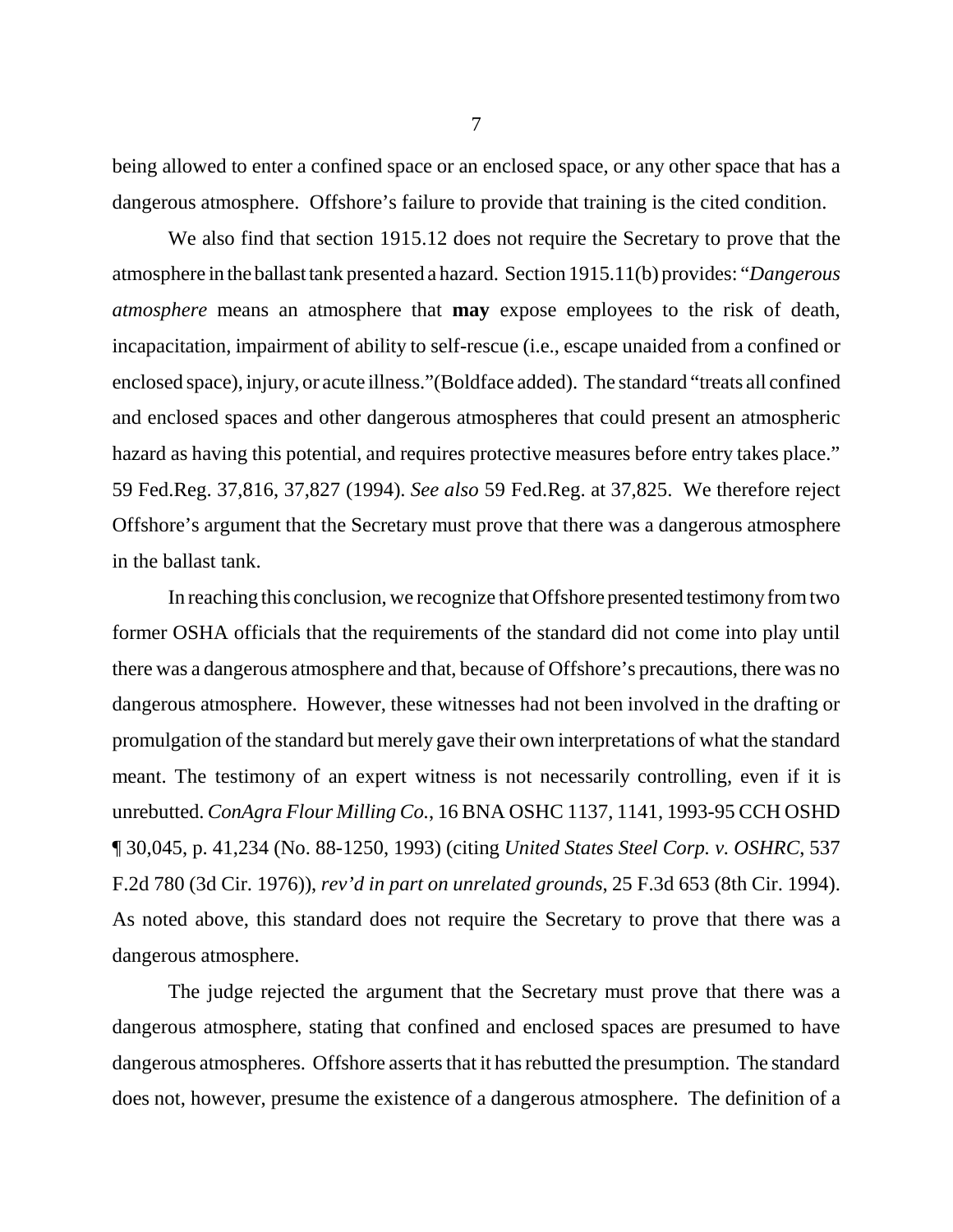dangerous atmosphere states that it "may expose employees to" risk. The emphasis is on the potential for a hazardous condition to occur, not on the existence of a hazardous condition. We conclude that, under the definition of "dangerous atmosphere," the Secretary need establish only that there is the potential for a hazardous condition to occur in a location in order to invoke the training requirements of the standard.<sup>3</sup> The testimony of the compliance officer has established that here. Consequently, we affirm the judge's finding that Offshore violated section  $1915.12(d)(2).<sup>4</sup>$ 

4 Commissioner Weisberg notes that the position advanced by Commissioner Visscher in his dissent, namely that the ballast tank did not become an enclosed space until after the employee had completed the process of "enclosing himself in," was neither raised nor argued by the company. Moreover, the company's expert witnesses testified that it was an enclosed space. They apparently did not qualify their testimony or add the caveat *when completed*. The standard at issue, section 1915.12(d)(2), requires that employees receive training in hazard recognition, use of protective equipment, and in self-rescue techniques before entering a confined space, enclosed space, or other areas with dangerous atmospheres. As the Commission noted above, the emphasis of this standard is on the potential for a hazardous condition to occur, not on the existence of a hazardous condition. Commissioner Weisberg believes that in circumstances where an employee's work assignment in the ballast tank is to enclose himself in by welding deck plates, it is reasonable to interpret the standard to require the employer to provide the requisite training to the employee *before he enters the space.* To hold otherwise would create the anomoly of precluding any entry into an enclosed space that would trigger the training requirement because the work location would not become enclosed until after the employee was already in it for the express purpose of enclosing it. Thus, following Commissioner Visscher's reasoning, had the employee in the instant case completed the assigned task of welding all the deck plates and transformed it into an enclosed space, the employee would be inside the enclosed space, could exit from the enclosed space, but would have never entered the enclosed space. This is the shipbuilding equivalent of "The Englishman Who Went Up a Hill, but Came Down a Mountain."

<sup>&</sup>lt;sup>3</sup>Because we reject Offshore's underlying premise that there is a presumption, we need not reach the derivative argument that it has rebutted the presumption because of the evidence about the ventilation. We would note, however, that the ventilation that Offshore provided was required by 29 C.F.R. § 1915.51(c)(1) where welding was being performed.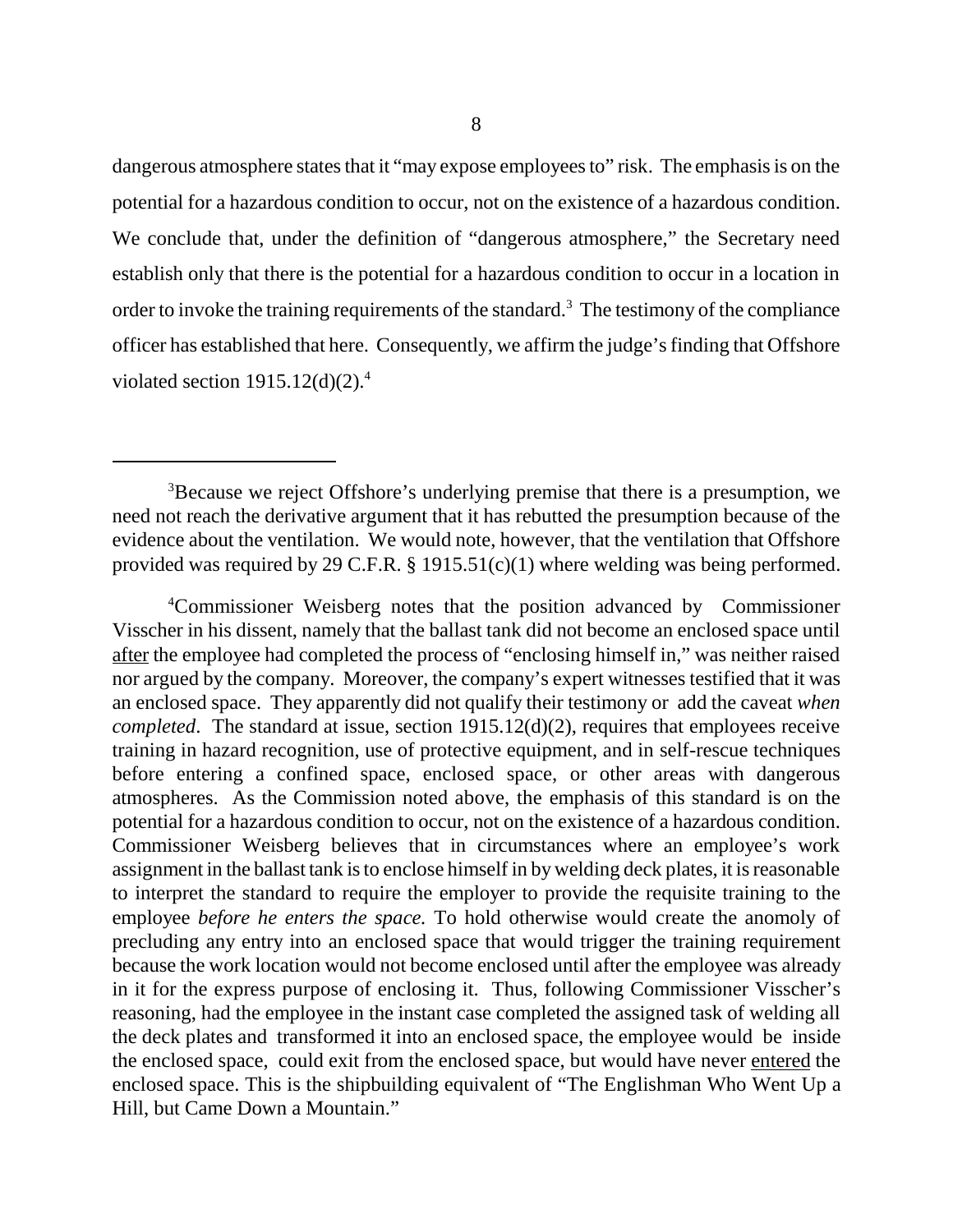### **Characterization and penalty**

In order to establish a repeated violation:

[T]he Secretary has the burden of establishing that the violations were substantially similar. Where the citations involve the same standard, the Secretary makes a *prima facie* showing of "substantial similarity" by showing that the prior and present violations are for failure to comply with the same standard. The burden then shifts to the employer to rebut that showing.

*GEM Industrial Inc.*, 17 BNA 1861, 1866, 1996 CCH OSHD ¶ 31,196, p. 43,689 (No. 93- 1122, 1996) (citations omitted). Here, the record establishes that Offshore had previously been cited for a violation of the same standard and that the citation had become a final order, and Offshore has not rebutted this prima facie showing. The Secretary has therefore established that the violation was repeated.

Section 17(j) of the Act, 29 U.S.C. § 666(j), provides that the Commission shall assess an appropriate penalty for each violation, giving due consideration to the size of the employer, the gravity of the violation, the good faith of the employer, and the employer's history of previous violations. The Secretary proposed a penalty of \$7,500 for this violation, and the judge assessed a penalty in that amount. Because neither party has argued that the penalty assessed by the judge was not appropriate, we see no reason to disturb the penalty assessment recommended by the judge.

# **FAILURE TO ABATE -- NO RESCUE TEAM**

The first item contained in the FTA notice alleged that Offshore had failed to abate a previously-cited violation of the standard at 29 C.F.R.  $\S$  1915.12(e)<sup>5</sup> because it had neither

5 29 C.F.R. § 1915.12(e) provides:

. . . .

# **§ 1915.12 Precautions and the order of testing before entering confined and enclosed spaces and other dangerous atmospheres.**

(e) *Rescue teams.* The employer shall either establish a

(continued...)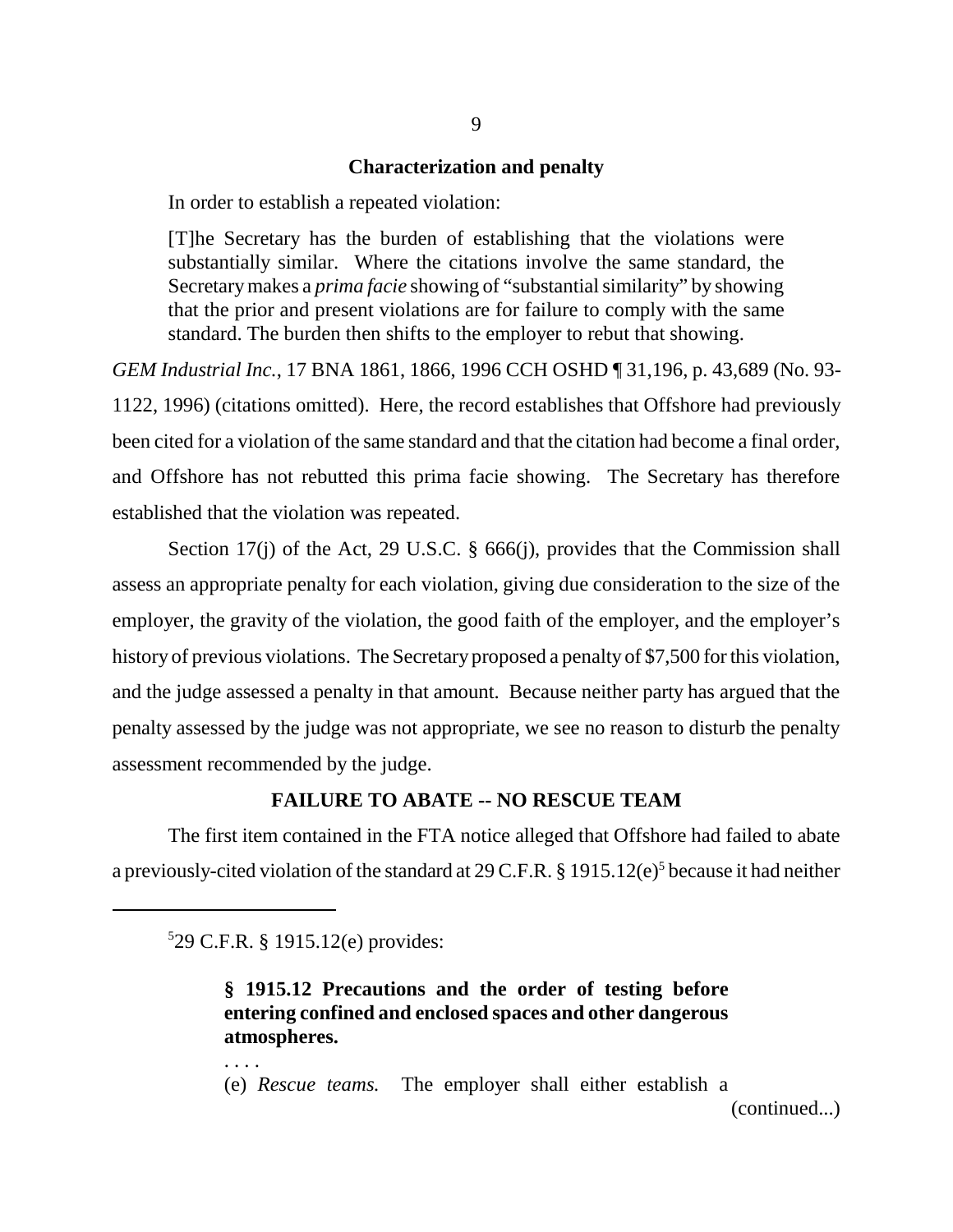organized a rescue team of its own nor arranged for an outside team to perform confined space rescues at the shipyard. Offshore argues (1) that it did not need to have a rescue team because it was not performing any work in confined spaces, (2) that it did have a rescue team, and (3) that it had arranged for an outside rescue team. For the reasons below, we reject each of these arguments and find that Offshore had failed to abate the previously-cited violations.

#### **Facts**

Item 6 of the original citation, which had become a final order under the settlement agreement, alleged a violation of section 1915.12(e) for failure to have established a shipyard rescue team or to have arranged for an outside rescue team. During the follow-up

 $5$ (...continued)

(i) Each employee assigned to the shipyard team shall be provided with and trained to use the personal protective equipment he or she will need, including respirators and any rescue equipment necessary for making rescues from confined and enclosed spaces and other dangerous atmospheres.

(ii) Each employee assigned to the shipyard rescue team shall be trained to perform his or her rescue functions including confined and enclosed and other dangerous atmosphere entry. (iii) Shipyard rescue teams shall practice their skills at least once every 12 months. Practice drills shall include the use of mannequins and rescue equipment during simulated rescue operations involving physical facilities that approximate closely those facilities from which rescue may be needed.

Note to paragraph  $(e)(1)(iii)$ : If the team performs an actual rescue during the 12 month period, an additional practice drill for that type of rescue is not required.

(iv) At least one person on each rescue team shall maintain current certification in basic first aid which includes maintenance of an airway, control of bleeding, maintenance of circulation and cardiopulmonary resuscitation (CPR) skills.

shipyard rescue team or arrange for an outside rescue team which will respond promptly to a request for rescue service.

<sup>(1)</sup> Shipyard rescue teams shall meet the following criteria: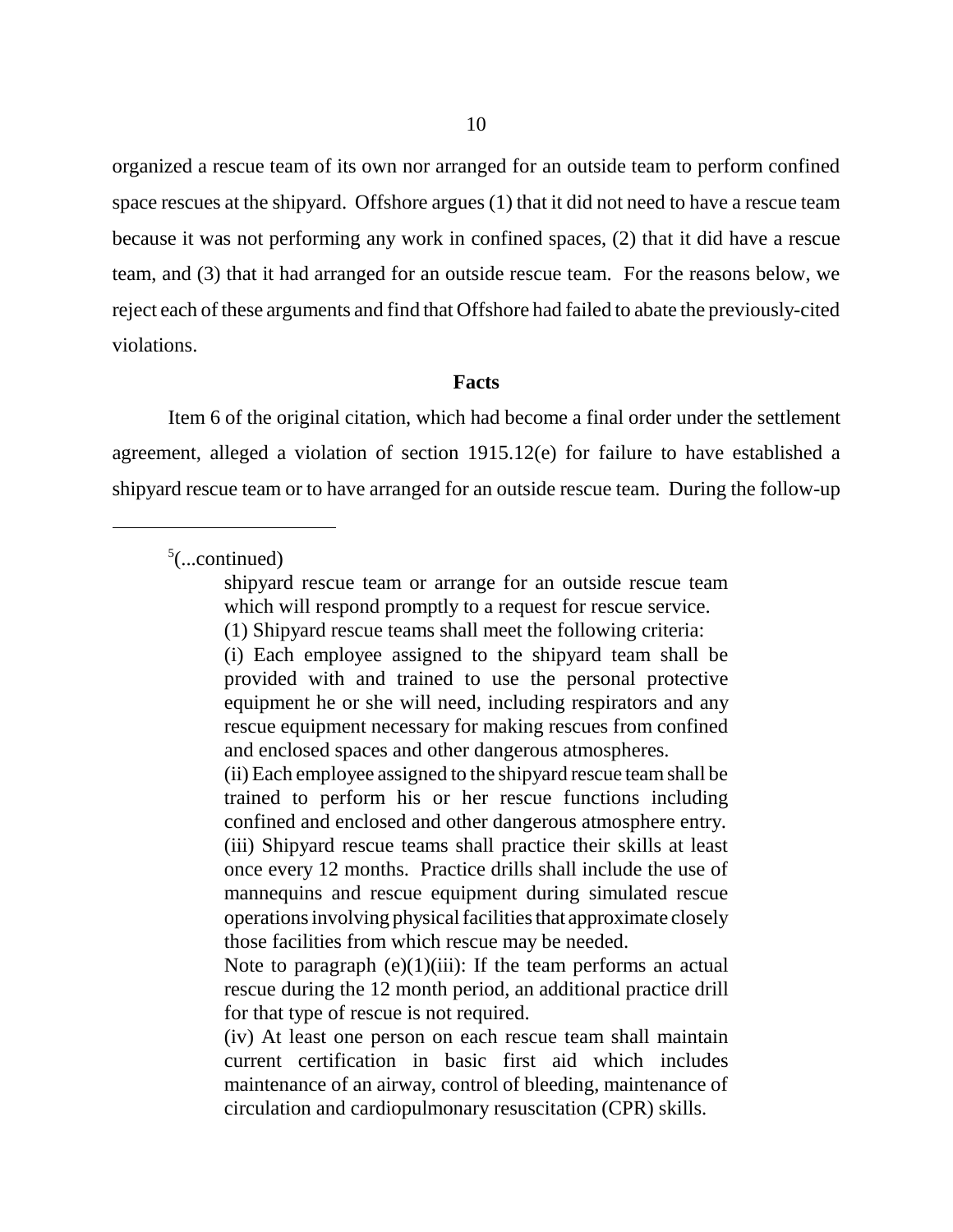inspection, the CO determined that Offshore did not have a properly-equipped rescue team and had not made arrangements for an outside rescue team to perform that function. She based that conclusion on conversations with several Offshore employees, including its superintendent, a foreman, and the professional firefighter Offshore had hired to act as its part-time safety director. The foreman told her that he had frequently asked the company's general manager to establish and equip a rescue team, but that the general manager had told him that Offshore did not need a team of their own and could contract that function out. According to the foreman, the outside contract was never implemented. The superintendent told the CO that he had asked the general manager for equipment for a company rescue team but the requests were denied outright or were ignored.

 The compliance officer testified that Offshore was required to have a rescue team because the company's work logs showed that employees had entered confined spaces in the months before her October inspection. She indicated that, although the only function of a rescue team is to perform rescues from confined spaces, it must be properly trained and equipped to perform that function. According to the CO, that means the team must be trained and equipped for any confined space hazard it may reasonably be expected to encounter.

Offshore's part-time safety director, Fowler, testified that, when he had been hired in May, the company did not have a rescue team, but that, by October 1, he had established one and there was a full complement of rescue equipment on the site. Fowler said that each member had been issued personal protective equipment, including a full body harness, a helmet, and gloves, which were stowed onsite in an equipment bag. At the time of the inspection, the bags were stowed in a steel shed near the gangway to the *Captain Rusty*. According to Fowler, the members of the team had been given all the requisite training, but, because Offshore was not performing any painting, Fowler did not believe it was necessary for the team to have respirators.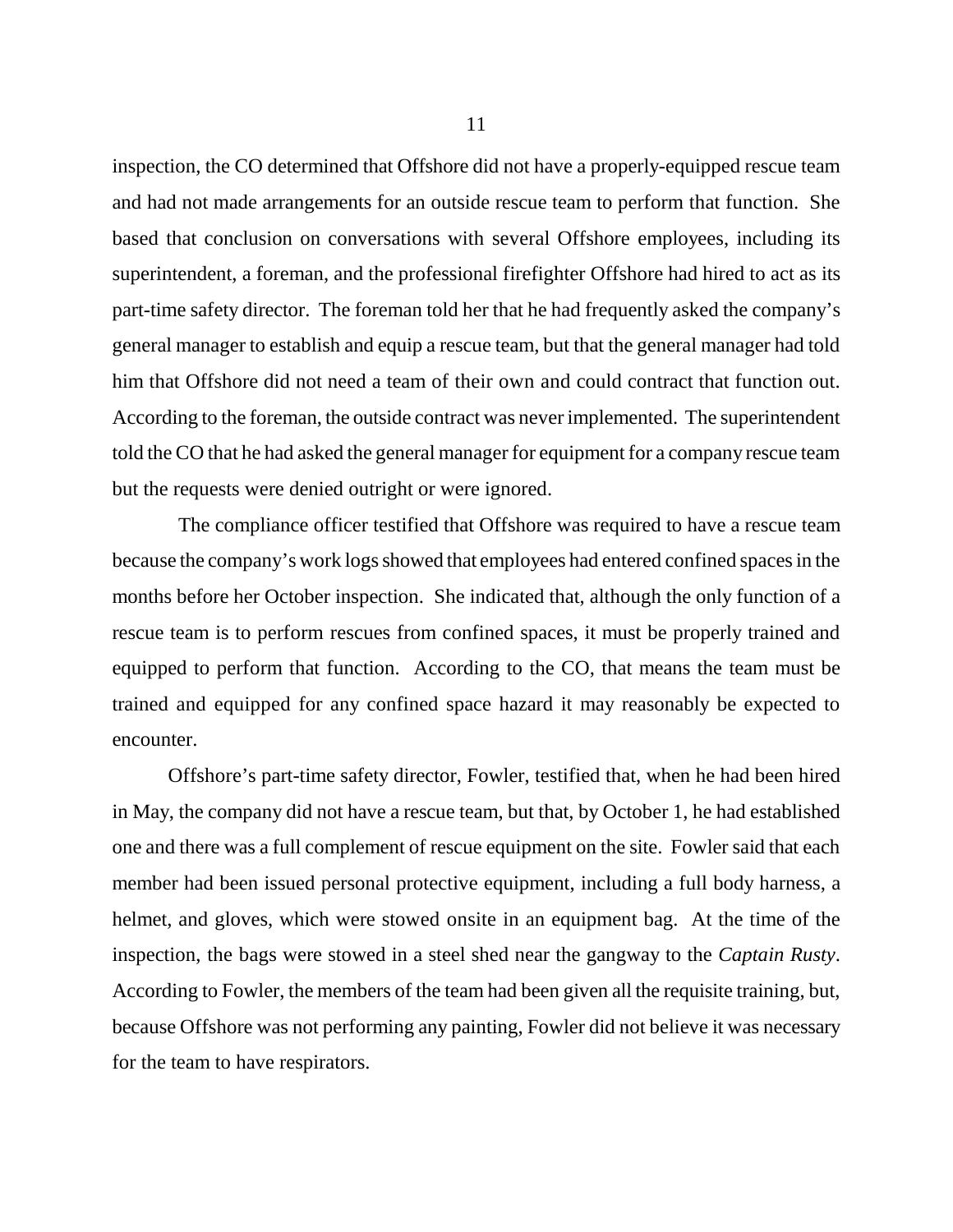The chief of the Palatka Fire Department testified that his department is located about 7-8 minutes from the shipyard and that it would respond to an emergency there because, although Offshore is outside the city of Palatka in the county, the area is covered by a mutual aid agreement. His department had received a request from Offshore for a proposal to furnish a rescue team to Offshore, but his reply to Offshore's request indicated that, in order to provide an outside rescue team, his department would have to obtain additional equipment and to perform additional training. City policy required that the requesting organization help defray the additional costs that would be incurred. The chief listed those costs in his response to Offshore. The cost of the additional equipment would be \$25,091, and Offshore was asked to enter into a seven-year contract at a rate of \$2,000 a year. The chief indicated that Offshore had never entered into any agreement with the Fire Department.

### **Discussion**

The judge found that Offshore had not abated this violation. On review, Offshore makes four arguments, two of which are based on the assertion that it was not performing any work in confined spaces during the period between the time the earlier citation became a final order and the date of the reinspection on October 2. Relying on this premise, Offshore asserts that it had abated the violation, because its employees were not exposed to the hazardous condition that formed the basis of the citation. Thus, Offshore contends, it cannot be penalized for a failure to abate. It also argues that, since no confined space work was being performed, no rescue team was needed.

We find that the underlying premise on which these claims are based is not supported by the record. The company asserts that it was not performing any confined space work, not that its employees did not enter confined spaces. Indeed, the company's work logs indicated that employees had entered confined spaces during the period in question. Employee exposure to a violative condition is established if the record indicates that it is reasonably predictable that, during assigned work activities, personal comfort activities, or normal ingress-egress to and from their work stations, an employee may come into the zone of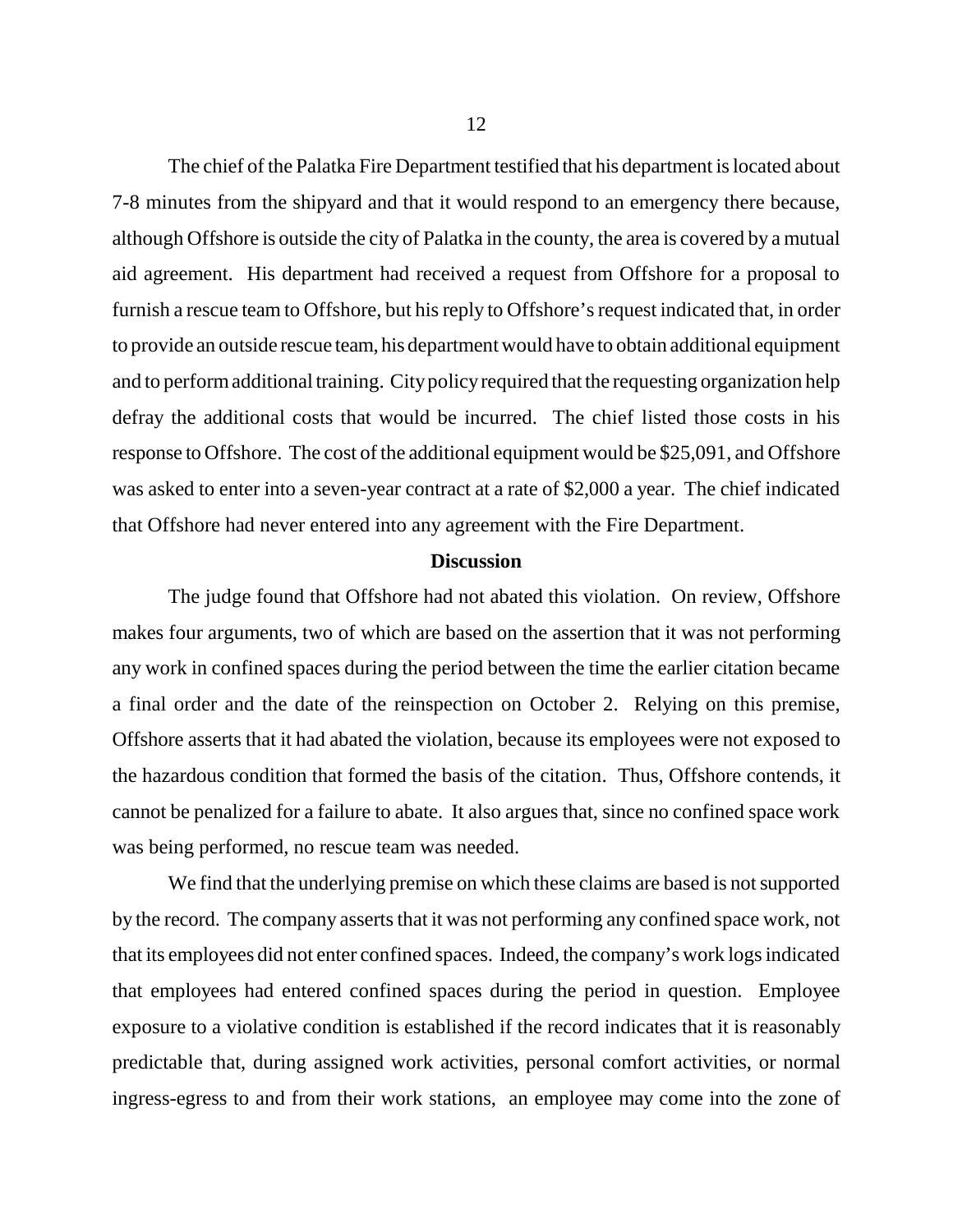danger, either through operational necessity or otherwise, including through inadvertance. *Fabricated Metal Prod., Inc.*, 18 BNA OSHC 1072, 1073-74, 1998 CCH OSHD ¶ 31,463, p. 44,506 (No. 93-1853, 1997). Since an employee who enters a confined space could be overcome by noxious gases that had accumulated there, it is not necessary that the employees perform work there in order for the requirements of the standard to apply. We recognize that work such as painting or welding may increase the likelihood that a hazardous condition will occur, but the standard is not limited to the rescue of employees who were performing work when they became unable to rescue themselves. It applies as well to an employee who may enter a previously-closed area and is overcome by the atmosphere that has developed there. Accordingly, we find that Offshore had not abated the violation by keeping its employees from entering any confined spaces, and that, because employees had entered confined spaces, a rescue team was required.

We also reject Offshore's third argument, its claim that it had established a rescue team. We find that, although a team may have been created and its training begun, Offshore's team was not equipped to perform confined space rescues because its members did not have respirators. The feature that distinguishes rescue from confined spaces from other first aid and rescue situations is that confined spaces may contain a hazardous atmosphere. The confined space standard is primarily concerned with the rescue of an employee or employees overcome by the atmosphere in the confined space. Section 1915.12(e)(1)(i) specifically requires that employees be provided with and trained in the use of respirators.<sup>6</sup> That requirement was -- by Fowler's admission -- not satisfied. Without

. . . .

<sup>6</sup> That section provides:

**<sup>§ 1915.12</sup> Precautions and the order of testing before entering confined and enclosed spaces and other dangerous atmospheres.**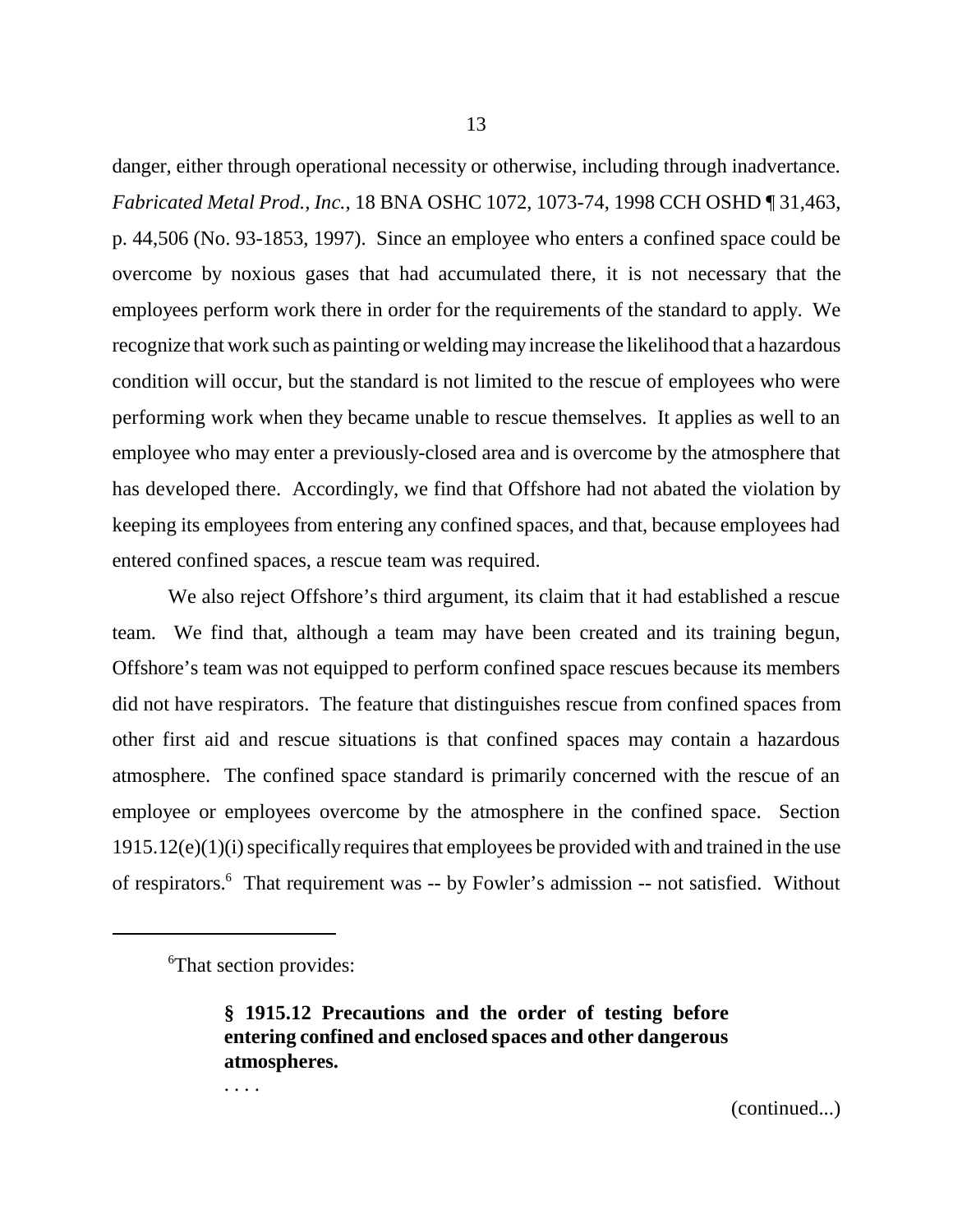respirators, the rescue team could not be expected to perform a rescue without endangering its members. Consequently, we reject Offshore's argument that it had established a shipyard rescue team that met the criteria set out in section  $1915.12(e)(1)(i)$ .

Offshore's final argument on this item is that it had arranged for an outside rescue team because the city fire department was required by the mutual aid agreement to respond to a call for assistance at the shipyard. The judge rejected this argument by stating that the standard requires more than simply dialing "911." We agree with the judge's conclusion but would add that the record here clearly establishes that the fire department's reply to Offshore's inquiry stated that the department did not have the proper equipment to allow it to enter into an agreement and that it would need additional training if it were to undertake to perform the role of outside confined space rescue team for the shipyard. In light of the fire department's assertion that it was not adequately trained or equipped to perform such a function, we cannot accept Offshore's claim that it had made adequate arrangements for an outside rescue team.

Consequently, we affirm the judge's finding that Offshore had failed to abate the previously-cited violation of 29 C.F.R. § 1915.12(e).

#### **Penalty**

The administrative law judge assessed a penalty of \$14,000 for this failure to abate. Offshore has not challenged the amount assessed by the judge, although the Secretary has noted that the Commission has the discretion to assess the larger penalty originally proposed

 $6$ (...continued)

<sup>(</sup>e) *Rescue teams.* . . .

<sup>(1)</sup> Shipyard rescue teams shall meet the following criteria:

<sup>(</sup>i) Each employee assigned to the shipyard team shall be provided with and trained to use the personal protective equipment he or she will need, including respirators and any rescue equipment necessary for making rescues from confined and enclosed spaces and other dangerous atmospheres.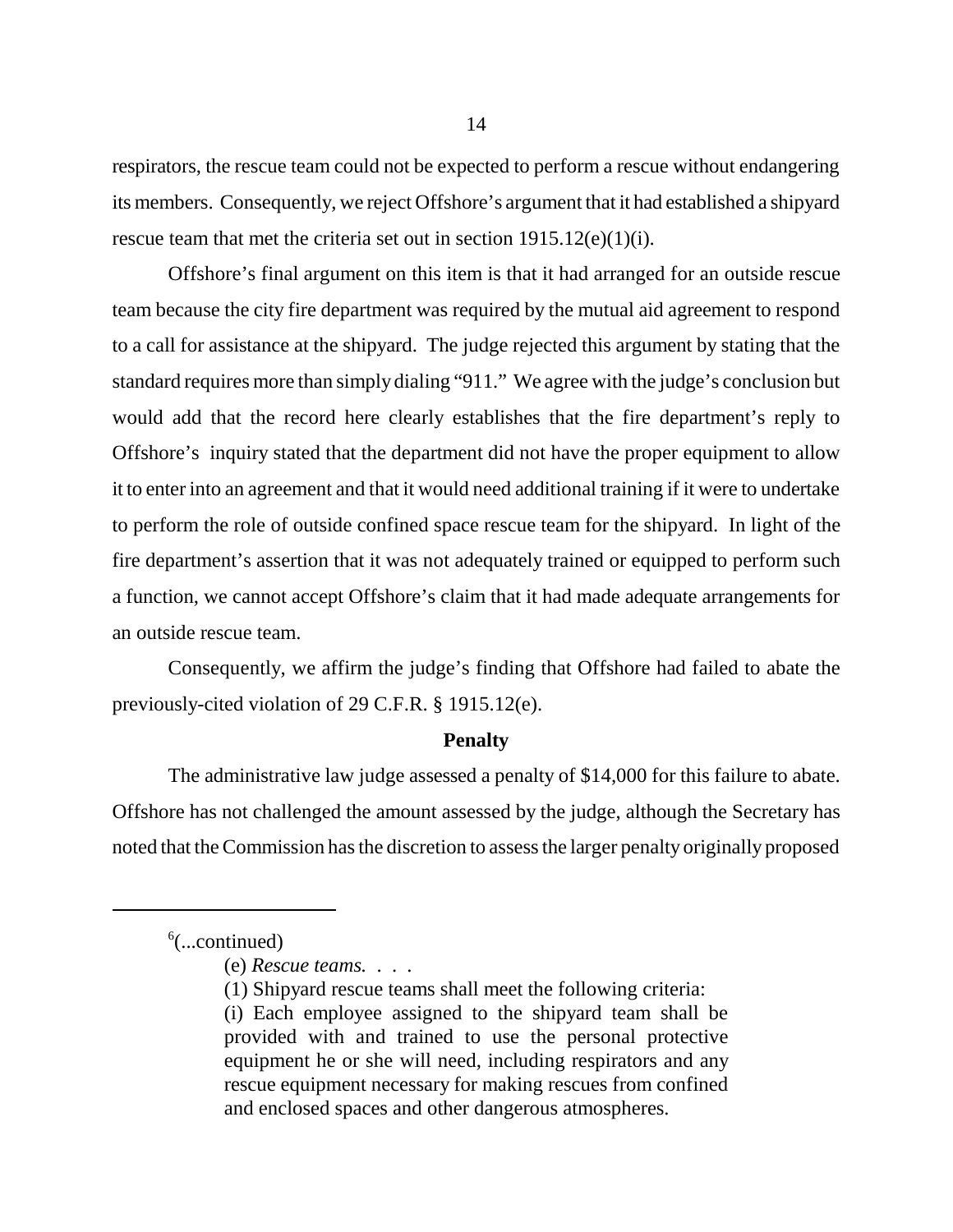by the Secretary. Having considered the statutory penalty factors set out in section 17(j) of the Act, we conclude that the penalty recommended by the judge is appropriate. Accordingly, we affirm his assessment of a penalty in the amount of \$14,000.

# **FAILURE TO ABATE -- NO EXPOSURE CONTROL PLAN**

The second failure-to-abate item alleged that Offshore failed to abate a previouslycited violation of 29 C.F.R. § 1915.1030(c)(1)(i) because, when the CO arrived to reinspect, Offshore did not have a written exposure control plan for employees who might be exposed to bloodborne pathogens.<sup>7</sup> The judge affirmed this notification and assessed a penalty of

. . . .

. . . .

. . . .

*Occupational Exposure* means reasonably anticipated skin, eye, mucous membrane, or parenteral contact with blood or other potentially infectious materials that may result from the performance of an employee's duties.

(c) *Exposure control—*(1) *Exposure Control Plan.* (i) Each employer having an employee(s) with occupational exposure as defined by paragraph (b) of this section shall establish a written Exposure Control Plan designed to eliminate or minimize employee exposure.

(ii) The Exposure Control Plan shall contain at least the following elements:

(A) The exposure determination required by paragraph(c)(2),

(B) The schedule and method of implementation for paragraphs (d) Methods of Compliance, (e) HIV and HBV Research Laboratories and Production Facilities, (f) Hepatitis B Vaccination and Post-Exposure Evaluation and Follow-up, (g) Communication of Hazards to Employees, and (h) Recordkeeping, of this standard, and

(continued...)

<sup>&</sup>lt;sup>7</sup>The entry at 29 C.F.R. § 1915.1030 contains a note that the provisions of that standard are identical to those of 29 C.F.R. § 1910.1030, which provides in pertinent part: **§ 1910.1030 Bloodborne pathogens.**

<sup>(</sup>b) *Definitions*. For purposes of this section, the following shall apply: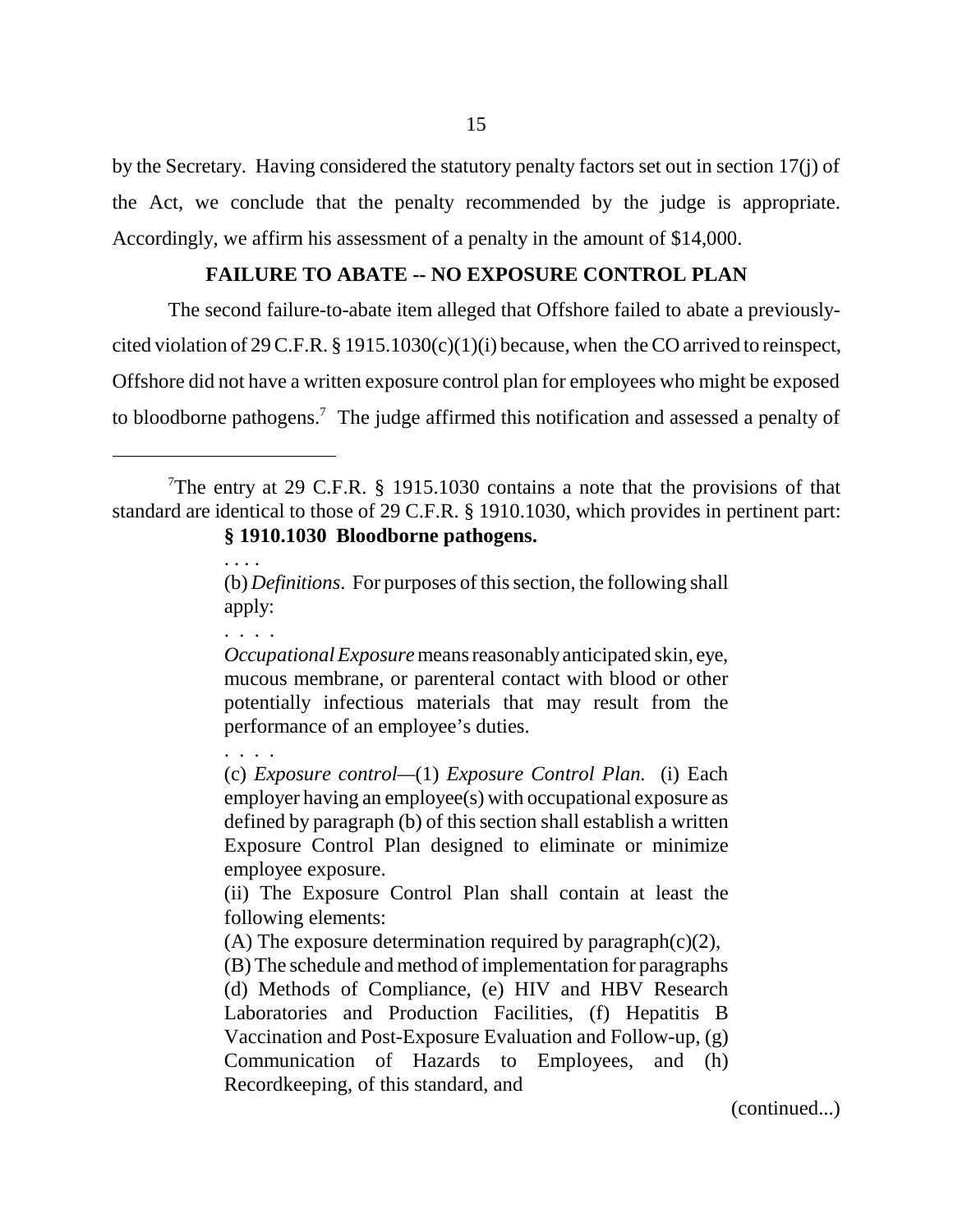\$75,000. Although we affirm the judge's finding that Offshore had failed to abate the previously-cited violation, we find a penalty of \$7,500 to be appropriate.

### **Facts**

Item 12 of the 1995 citation had alleged that Offshore had violated the standard at 29 C.F.R.  $\S$  1915.1030(c)(1)(i). Under the settlement agreement, that item had become a final order. The compliance officer indicated that Offshore needed a bloodborne pathogens exposure control plan because it had designated first-aid responders who could be exposed to blood and other bodily fluids. At the time of the inspection that had led to the initial citation, the compliance officer had given Offshore a "generic" fill-in-the-blanks exposure control plan to be used as a guide. When the CO asked to see the company's exposure control plan during the follow-up inspection in August, she was given the generic plan that had been left. Only a few of the blanks had been filled in. One of Offshore's supervisory employees told the CO that the plan was incomplete because, when he had begun to work on it, the company's general manager had told him that there was more important work to be done. By the time the compliance officer returned in October to complete the reinspection, the plan had been completed.

Offshore's safety director testified that Offshore did not need a plan because there had been no exposures to bloodborne pathogens during the period between the time the citation had become a final order and the reinspection. He indicated that, because Offshore had done no confined space work in that period, the rescue team could not have been required to perform any rescues.

The judge found that Offshore had failed to abate the violation because, when the CO began the follow-up inspection, it had not completed the plan. On review, Offshore claims

 $7$ (...continued)

<sup>(</sup>C) The procedure for the evaluation of circumstances surrounding exposure incidents as required by paragraph  $(f)(3)(i)$  of this standard.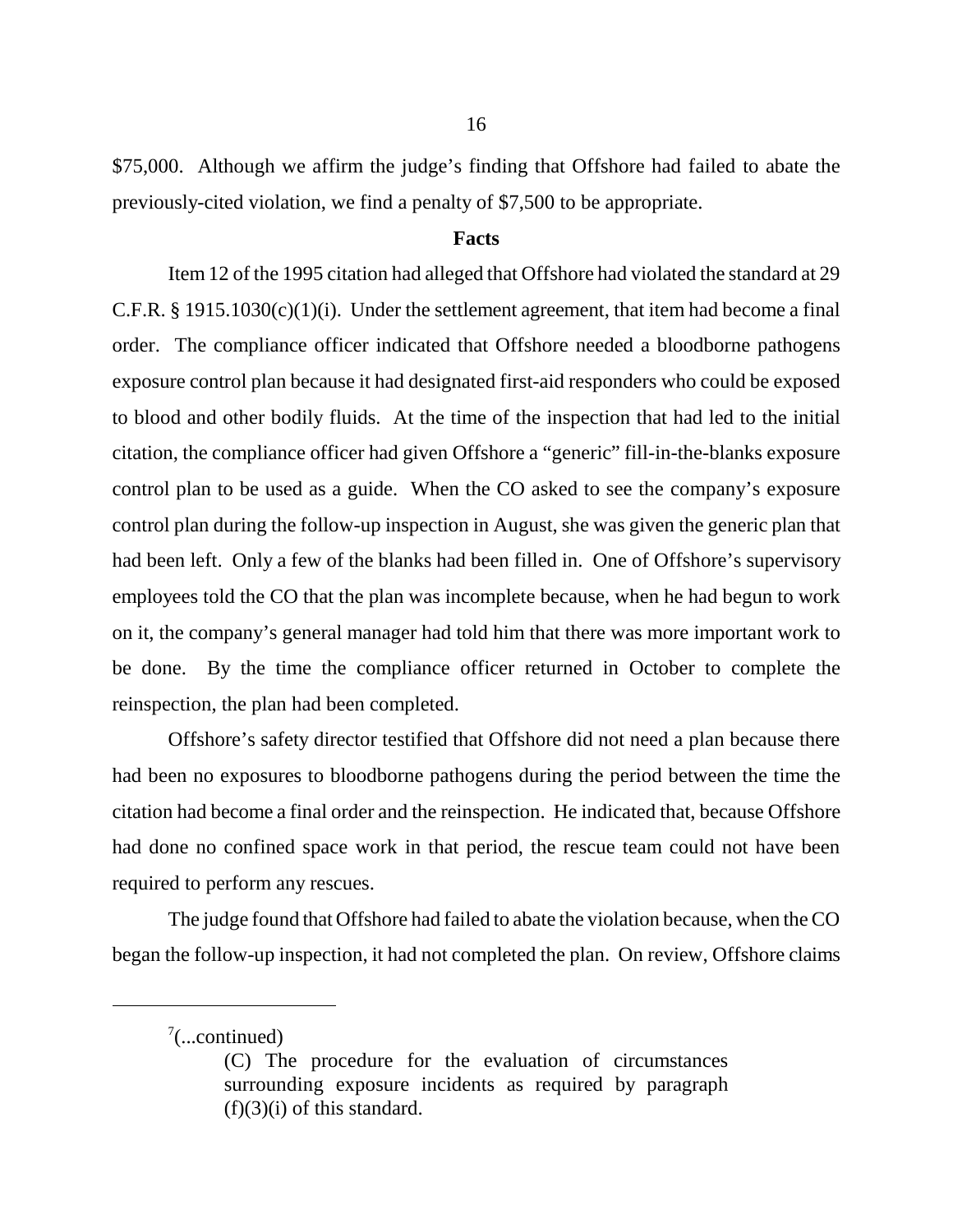that it had abated the violation by not scheduling any confined space work during the relevant period, making it unnecessary even to have a rescue team. Offshore also argues that the Secretary has the burden of proving that its employees were exposed to bloodborne pathogens.

# **Discussion**

It is clear that Offshore did not have an exposure control plan when the compliance officer asked to see it during the follow-up inspection. The question is whether any of the company's arguments excuses it from having one. We find that they do not. Offshore's arguments linking this violation to the rescue team are misplaced. As discussed above, we have found that confined space entries were being made, so the rescue team was, in fact, needed.

A more fundamental difficulty with the company's position is that the exposure control plan is not limited to members of the confined space rescue team. It must cover every employee who may reasonably be expected to come into contact with potentially infectious materials during the performance of his or her duties. Such employees would include the designated first aid providers, who might be exposed to bloodborne pathogens in rendering assistance to a fellow employee who had been injured in any number of ways not having anything to do with a confined or enclosed space. It is clear from the record that Offshore had such employees and was, therefore, required to have an exposure control plan. Given the nature of the work being done on the *Captain Rusty* -- cutting out and replacing large, heavy steel plates that might have sharp edges -- an injury that would cause bleeding was reasonably foreseeable. Because the record clearly establishes that Offshore had never had a plan until after the August reinspection, we conclude that it had failed to abate the previously-cited violation.

## **Penalty**

The Secretary proposed a penalty of \$75,000 for this failure to abate, and the judge assessed that amount. Offshore argues on review that the amount assessed by the judge is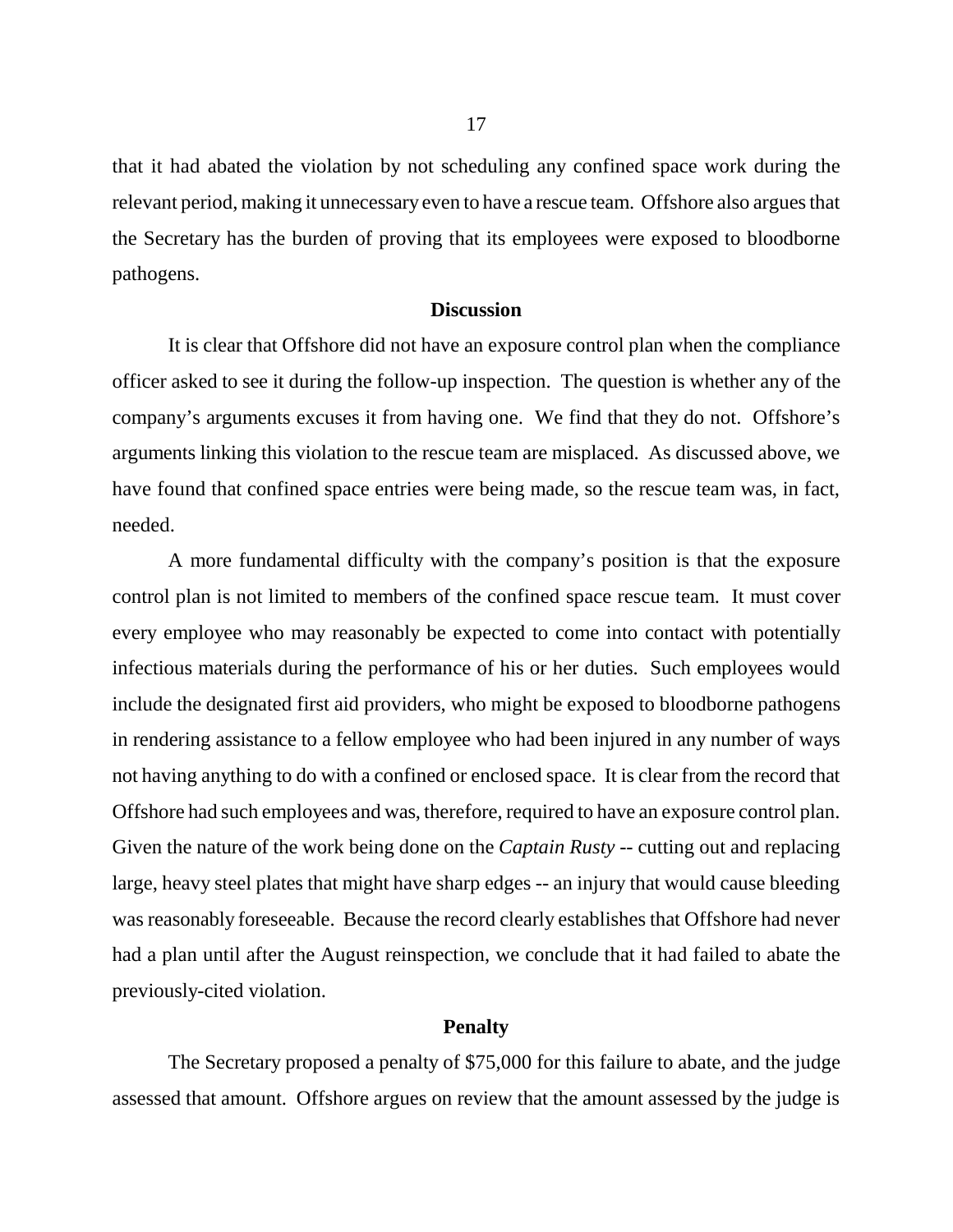excessive. Having considered the four factors set out in section 17(j) of the Act, we agree with the company that that amount is not appropriate for the failure to abate here.

We do not deem this to be a high gravity violation because the shipyard is not the kind of employer, such as a hospital or a dentist's office, where exposure to bloodborne pathogens is considered to be very likely. We do not minimize the hazard here, but we find a comparatively low likelihood of exposure. Similarly, we give Offshore more credit than did the compliance officer for its size. Although it was a subsidiary of a large company, Offshore itself was a fairly small operation, with a total of 25 employees on the site, only ten of whom worked in the shipyard itself. It appears that the rest were administrative personnel who worked in the company's offices, which supports our finding of low likelihood of exposure. In addition, Offshore had fired the general superintendent who deemed it unimportant to complete the exposure control plan. Further, as the compliance officer admitted, this was a "paper violation," and there had been partial abatement before the reinspection. By the time the compliance officer returned to complete her follow-up inspection, the plan had been completed. We also note that Offshore had ceased operations at this shipyard. While an employer cannot escape its responsibility for a violation by going out of business, the fact that this shipyard is out of operation is a small factor in our considerations.

All factors considered, we deem a penalty of \$7,500 to be appropriate for this failure to abate.

#### **CONCLUSION**

For the reasons set out above, we find that Offshore did commit a repeated violation of 29 C.F.R. § 1915.12(d)(2), which required it to perform confined space training, and that it did fail to abate the previously-cited violations of 29 C.F.R. § 1915.12(e), which required that it have a shipyard rescue team or arrange for an outside rescue team, and 29 C.F.R.  $§$  1915.1030(c)(1)(i), which required it to have an exposure control plan. We assess a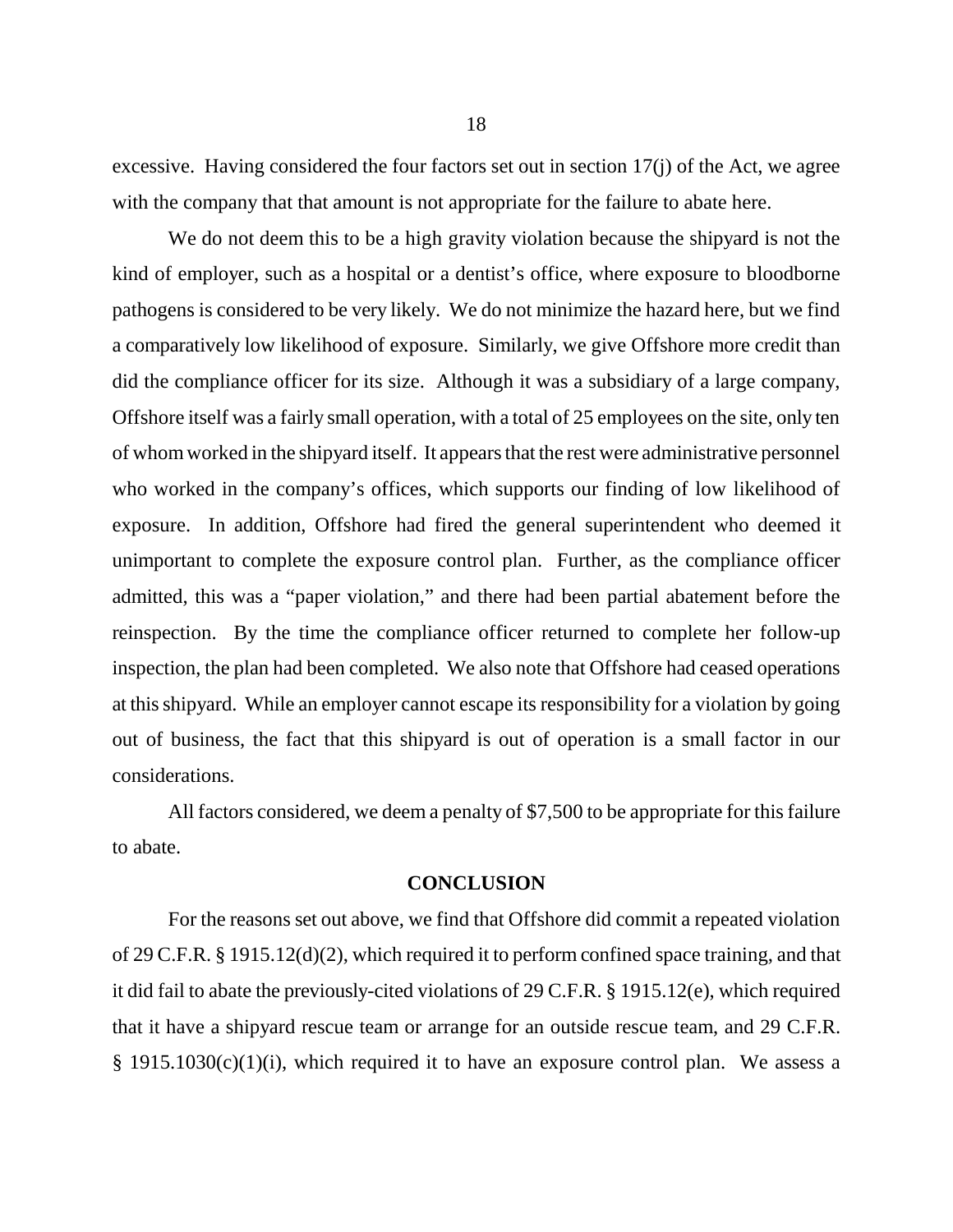penalty of \$7,500 for the repeated violation and \$14,000 and \$7,500 for its failure to abate the two previously-cited violations.

 $\sqrt{s/}$ 

Thomasina V. Rogers Chairman

 $\sqrt{s}$ /

Stuart E. Weisberg<br>Commissioner

Dated:  $July 3, 2000$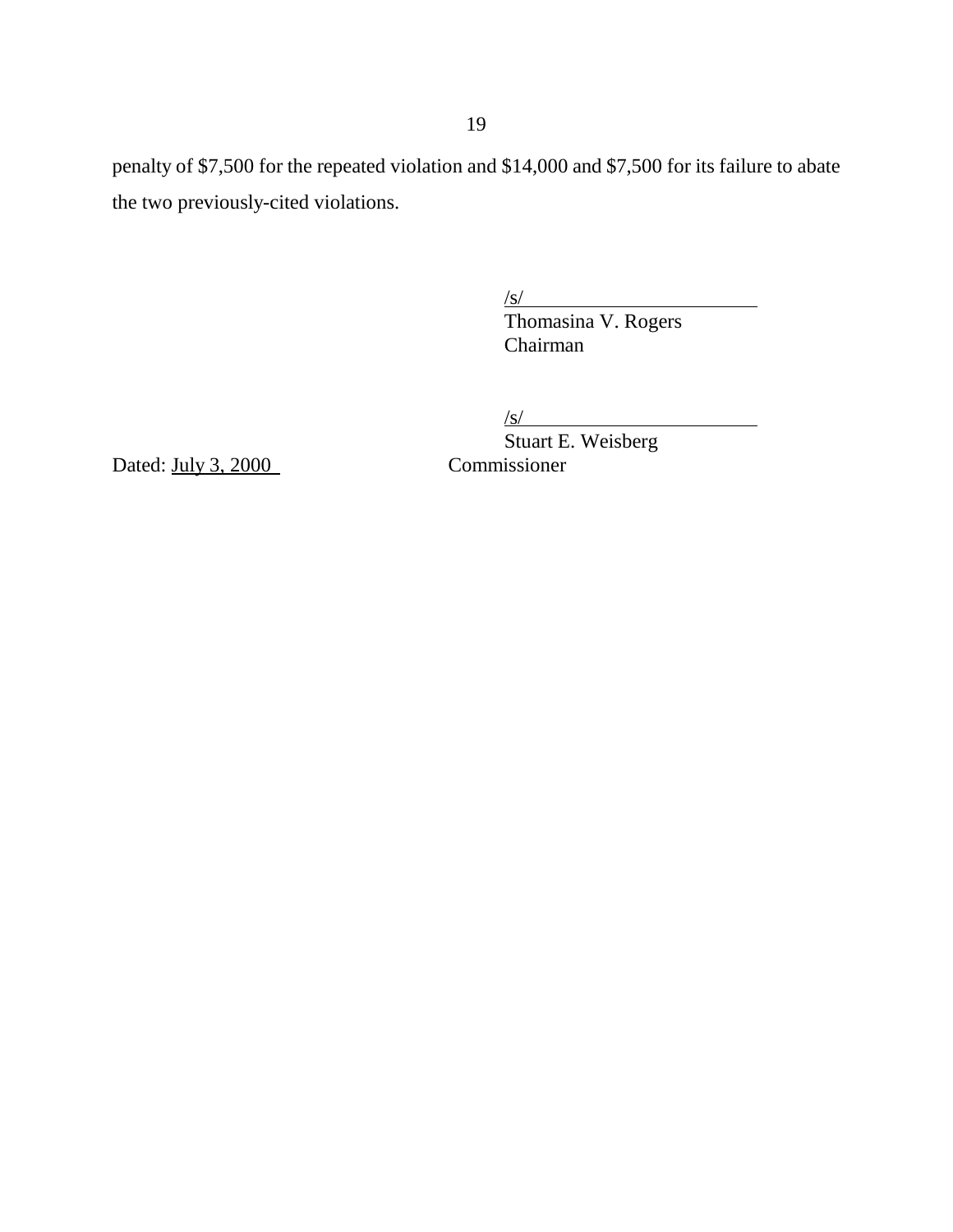VISSCHER, Commissioner, concurring in part, dissenting in part:

I concur in finding failure to abate violations of 29 C.F.R. § 1915.12(e), for failure to establish a rescue team, and 29 C.F.R. § 1910.1030(c)(1)(i), for failure to establish a control plan for occupational exposure to bloodborne pathogens. I do not agree, however, that the Secretary has proven a violation of 29 C.F.R. § 1915.12(d)(2), and therefore would vacate the alleged repeat violation.

Section 1915.12(d)(2) requires that maritime employers such as Offshore:

ensure that each employee who enters a confined space, enclosed space or other areas with dangerous atmospheres is trained to:

(i) Recognize the characteristics of the confined space;

(ii) Anticipate and be aware of the hazards that may be faced during entry;

(iii) Recognize the adverse health effects that may be caused by the exposure to a hazard;

(iv) Understand the physical signs and reactions related to exposures to such hazards; (v) Know what personal protective equipment is needed for safe entry into and exit from the space;

(vi) Use personal protective equipment; and

(vii) Where necessary, be aware of the presence and proper use of barriers that may be needed to protect an entrant from hazards.

As defined in section 1915.4(p), a "confined space" is "a compartment of small size and limited access such as a double bottom tank cofferdam, or other space which by its small size and confined nature can readily create or aggravate a hazardous exposure." The term "enclosed space" is defined in 1915.4(q) as "any space, other than a confined space, which is enclosed by bulkheads and overhead. It includes cargo holds, tanks, quarters, and machinery and boiler spaces."

When the compliance officer arrived at the worksite, she learned that an Offshore employee, McConaughay, was welding deck plates to enclose the top of a large (approximately 12 feet by 13 feet by 19 feet) ballast tank of a ferry that was undergoing repairs. She also learned that McConaughay had not been given confined space training by Offshore. At the compliance officer's request, McConaughay was replaced by another employee who had received confined space training. Thereafter, OSHA cited Offshore for allowing McConaughay to work in a "confined space" without proper training.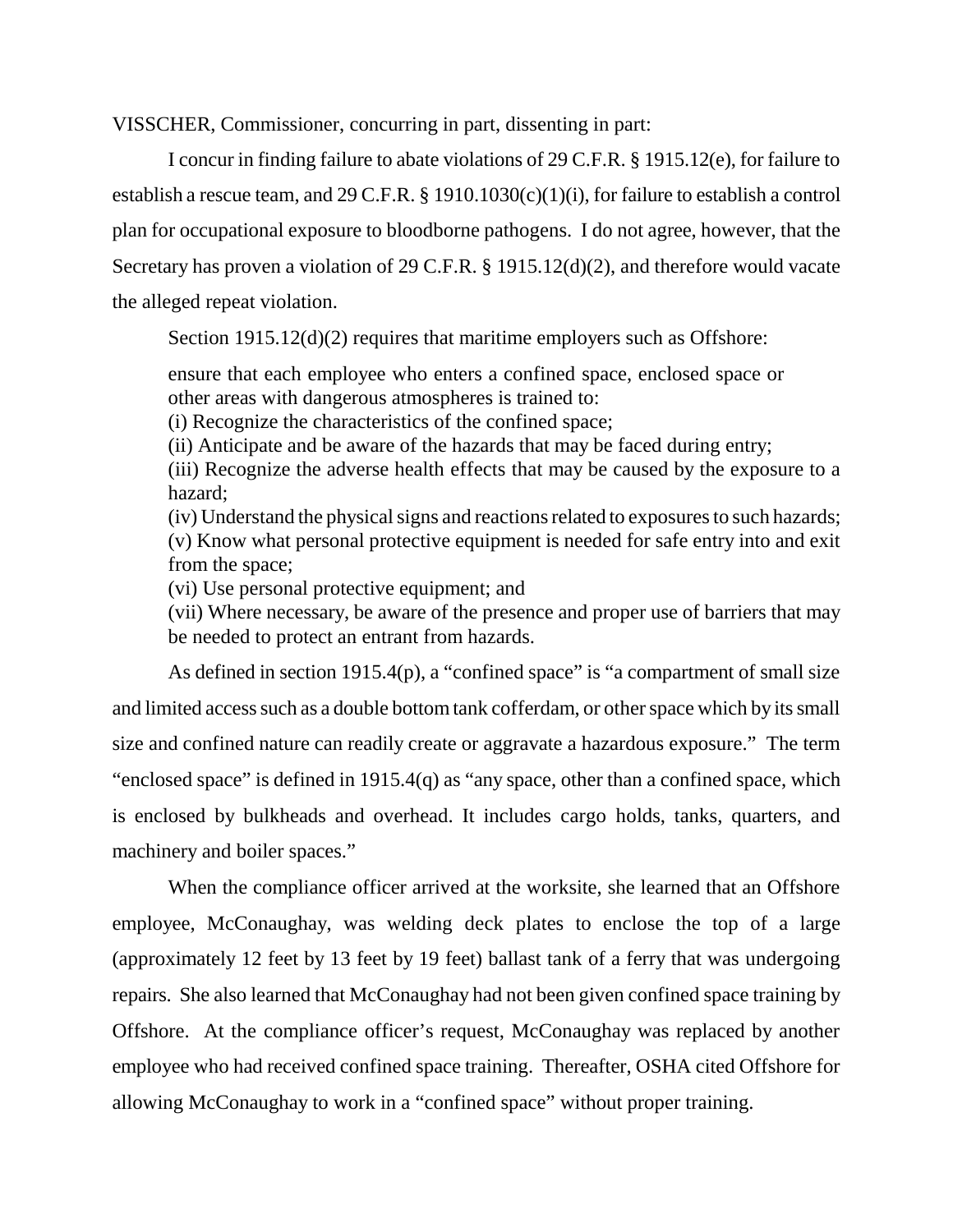The judge found that the ballast tank was "an enclosed space, rather than a confined space" and the majority agrees with the judge. I agree that the ballast tank *when completed* would meet the standard's definition of an enclosed space.<sup>8</sup>

The record does not show, however, that the ballast tank was enclosed when McConaughay was welding deck plates on it before he was removed from this job. As the compliance officer testified, the deck plates McConaughay was welding made up the top of the tank, and he was in the process of "welding himself in; in other words, enclosing it as he went." Though the record is not entirely clear, the strongest inference to be made is that McConaughay had not completed the process of "enclosing himself in" before he was removed from the job. The compliance officer herself agreed that "a lot" of the top of the tank had been open when McConaughay began welding that morning, and another employee was assigned to complete this welding job after McConaughay was removed.<sup>9</sup>

The standard is intended to protect employees from the hazards that may be encountered upon entering a confined or enclosed space, the noxious or oxygen-deficient atmosphere that may occur in an area that is closed in. Here, that situation never occurred. I agree with the majority that, if the ballast tank had been enclosed, the standard would not have required the Secretary also to prove that the ballast tank presented an actual hazard in order for the training requirements of section 1915.12(d) to be triggered. But the clear language of the standard requires training only if the space the employee enters is either "confined" or "enclosed," or is another "area[] with [a] dangerous atmosphere[]." Because

<sup>&</sup>lt;sup>8</sup>Similarly, it is clear that Offshore's witnesses, who also expressed the opinion that the ballast tank was an "enclosed space" rather than a "confined space" were referring to the tank as completed.

<sup>&</sup>lt;sup>9</sup>In addition to the open top, the ballast tank had two substantial openings on the sides, each approximately 10 feet by 2 feet when McConaughay was working on it.